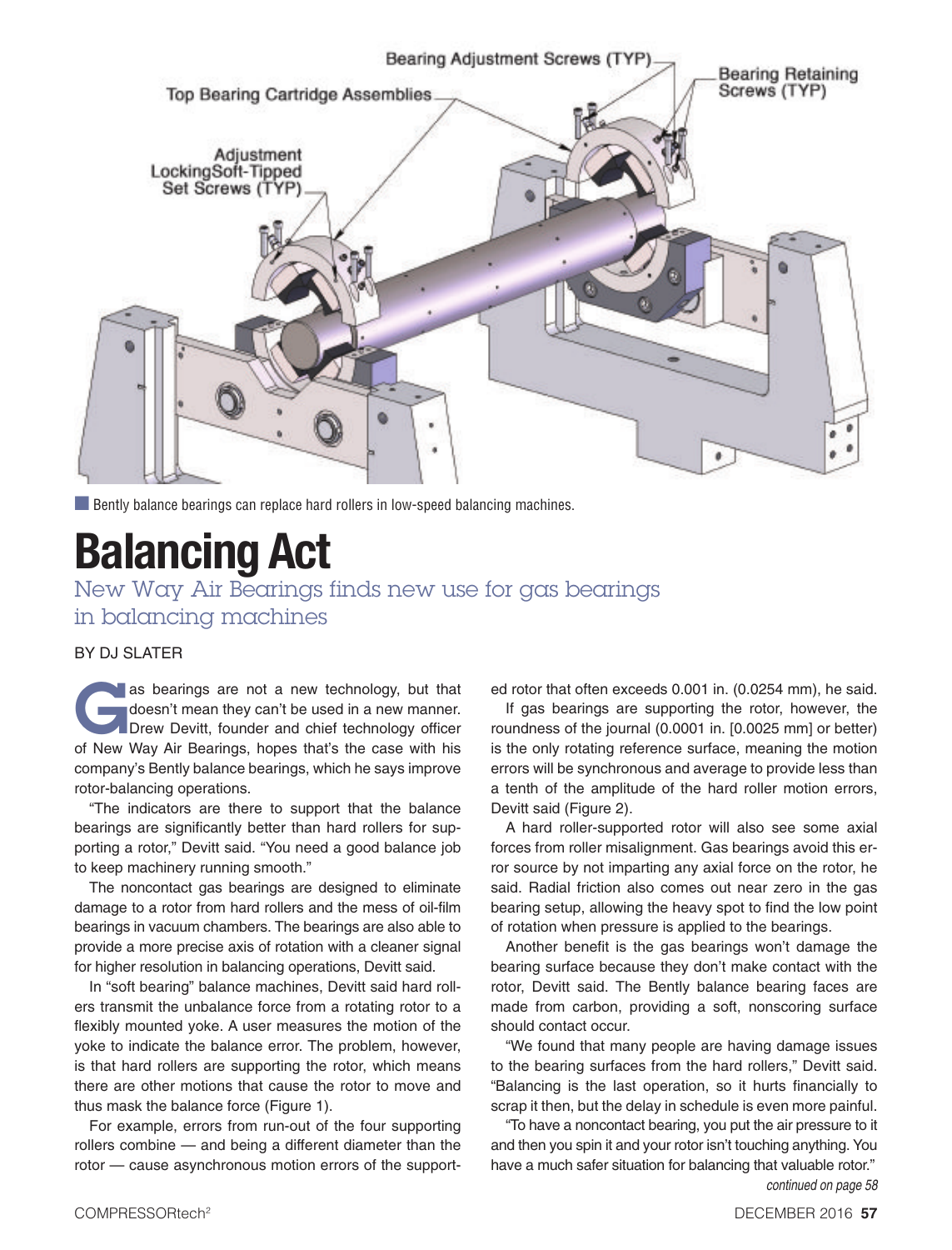

■ Figure 1. Hard rollers support the roller, which can cause motion errors that exceed 0.001 in. (0.0254 mm).



 $\blacksquare$  Figure 2. The Bently balance bearings support the roller, reducing the motion error to 0.0001 in. (0.0025 mm).

In high-speed balancing operations, stiffness and damping function of the support bearings are essential for proper balancing, Devitt said. Larger rotors are often balanced on their operational hydrodynamic oil bearings, yet these bearings can create a mess on the rotor when used in vacuum environments.

"One of the problems is when you have oil in a vacuum, it gets everywhere," Devitt said. "It can get very messy."

Bently balance bearings don't have the same effect in a vacuum operation. Users don't have to flood, contain or collect oil from the bearings, which are also not affected by the vacuum pressure due to the small amount of air they use, he said.

In tests, the unit loading of the Bently balance bearings have been demonstrated at more than 400 psi (27.5 bar) with 600 psi (41.4 bar) input pressure. With a normal shop pressure of 100 psi, the gas bearings will carry 60 psi (4.1 bar) unit loading, Devitt said. A gas bearing with 10 sq.in. (6451.6 mm<sup>2</sup>) of face flows about 20 cfh (0.56 m3 /hr). Maximum surface speeds at the bearing face are a function of gap, which is adjustable by varying input pressure. Bently balance bearings are suited for rotors from 0.08 in. (2 mm) to 6.6 ft. (2 m) in diameter, he said.

Bently balance bearings can be retrofitted to existing low-speed balance machines using bolt-on adaptive hardware (Figure 3). The adaptive hardware, which uses the same mounting features as a balancing machine's hard rollers, accommodates New Way Air Bearings' gas bearing hardware, Devitt said.

Users are also able to swap out the bearing pads to fit their operation (Figure 4). This allows the user

 $\Box$  Figure 3. The Bently balance bearings replacing hard rollers in a lowspeed balance machine.